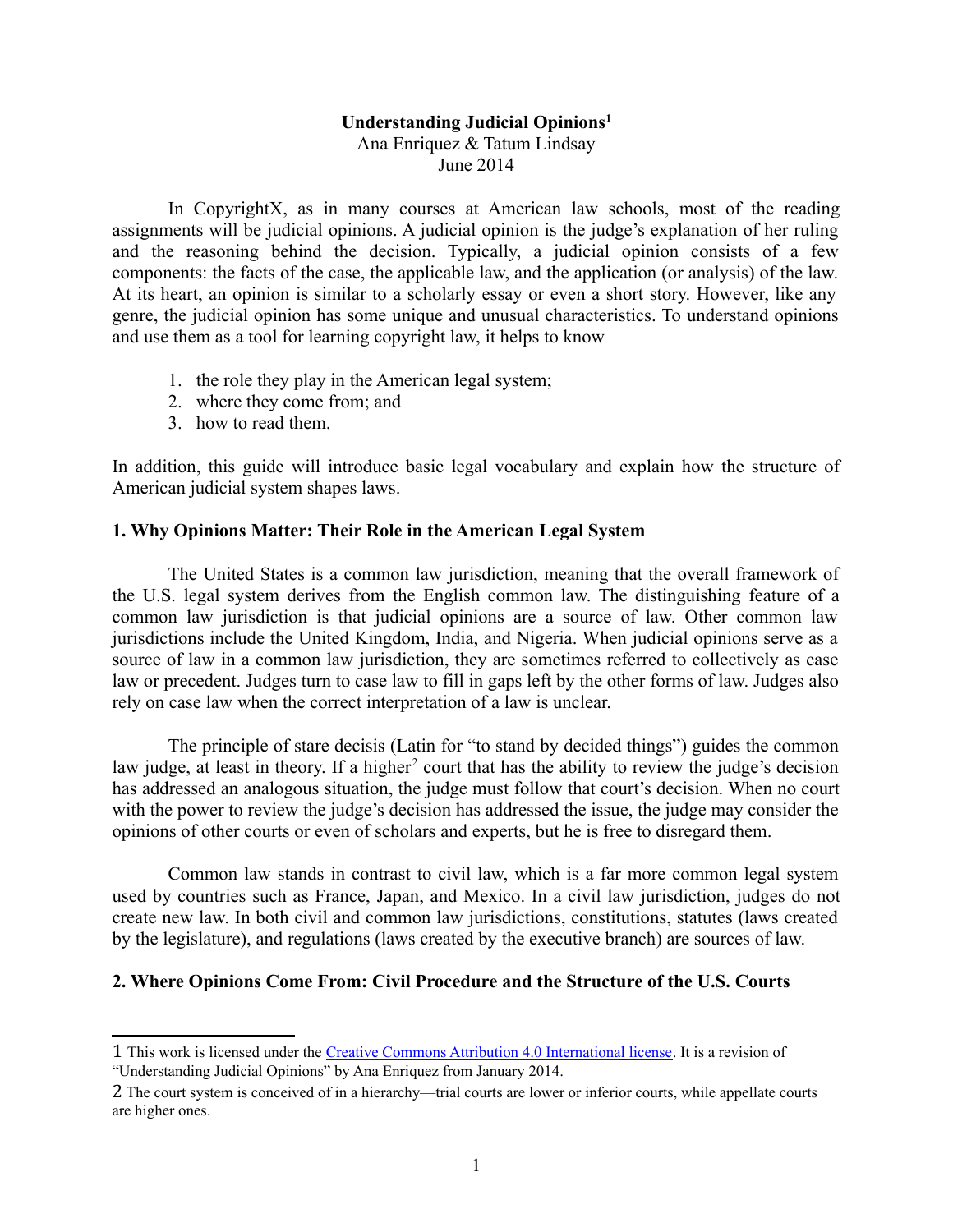In the United States, each state has its own system of courts. There are also federal courts, which are not associated with particular states. Federal courts are the only courts empowered to hear and decide copyright cases, because copyright laws are federal.

## **2.1 The Timeline of a Copyright Infringement Case**

Copyright infringement cases typically begin in a district court. District courts are the trial courts of the federal system. There is at least one district in each state, but some states are divided into multiple districts. For instance, New York has Eastern, Western, Northern, and Southern Districts.

Most copyright cases are civil cases—cases between private parties (individuals, corporations, etc.). In some situations, copyright infringement gives rise to criminal liability. To meet the threshold for criminal liability in copyright cases, the defendant must commit willful copyright infringement for the purposes of "commercial advantage or private financial gain."<sup>[3](#page-1-0)</sup> In such instances, government prosecutors can file a criminal case. We will learn more about criminal liability for copyright infringement in Week 12. An important difference between civil and criminal cases is the procedure used to try those cases. Generally speaking, criminal procedure affords more protection to defendants, because more is at stake. In a criminal case, a defendant who loses may spend time in prison. In a civil case, the losing party will only have to pay money or refrain from certain actions.

In civil cases, the party instigating the lawsuit is called the plaintiff. A civil suit begins when the plaintiff files a complaint against the defendant, the party being sued. The defendant can respond in a variety of ways. She can file an answer, or if she thinks the plaintiff's claim is poorly written, she can file a motion to dismiss. If she has claims to make against the plaintiff, she can file a counterclaim.

Then, the discovery phase begins. During discovery, which happens before trial, the parties exchange requests for information. Each side is legally compelled to comply with the other side's request, so long as the requests fall within the procedural rules.

Also during the pre-trial period, either party can bring a motion for summary judgment. The party bringing the motion (the moving party) argues that the case can be decided without a trial. At a trial, the jury (or, if neither party has demanded a jury, the judge) would hear from both parties and decide matters of fact. If no material facts are disputed, the judge will grant summary judgment and issue a decision, deciding the questions of law. If the case goes to trial, the jury makes its decisions and then the judge decides any matters of law and issues a decision. The decisions of district courts are not considered precedential, so subsequent judges are not required to abide by them.

<span id="page-1-0"></span><sup>3</sup> 17 U.S.C. § 506 (2012).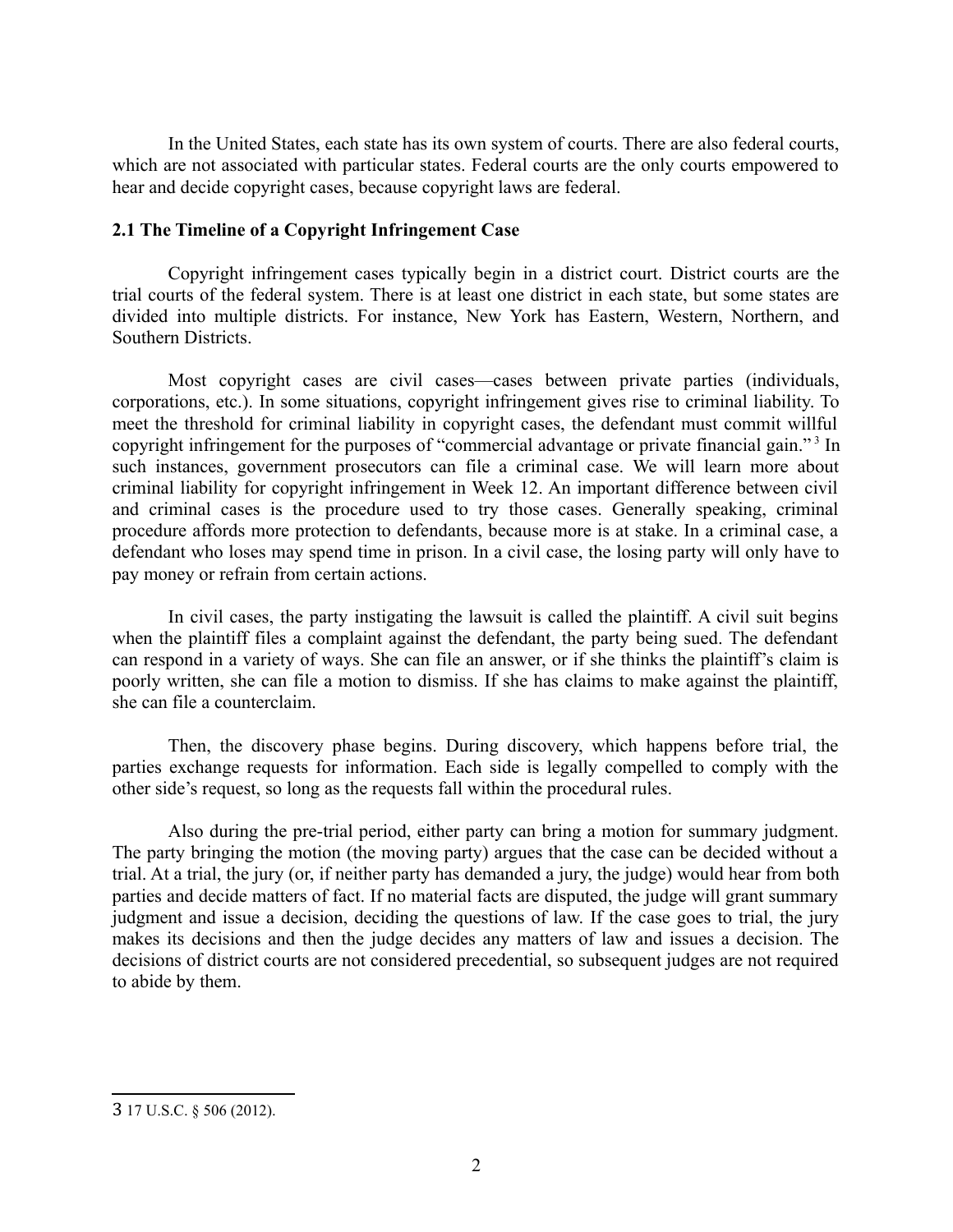#### **2.2 Appealing a Decision**

When a district court issues a decision, the losing party is generally entitled to appeal that decision to a higher court.<sup>[4](#page-2-0)</sup> The person who appeals a decision is known as the appellant, regardless of whether he was initially the plaintiff or the defendant. The party opposing the appellant is the appellee. To appeal successfully, the appellant must convince the higher court that the lower court made an error. The higher court does not retry the case. Instead, it assumes that the facts determined by the fact-finder are correct, and it examines the decision for errors in the lower court's application of the law.

Courts of appeals hear appeals from district courts. There are 12 regional courts of appeals, one for each circuit or region of the country.<sup>[5](#page-2-1)</sup> Courts of appeals are sometimes called circuit courts or referred to by their circuit number (e.g., the First Circuit). Because the courts of appeals are regional, they tend to develop regional specialties. The Second Circuit, which includes New York City's publishing industry, and the Ninth Circuit, which includes Silicon Valley's technology industry and Hollywood's movie industry, hear many copyright cases. For a map of the circuits and the districts, see the appendix to this document.

In general, the appeal is heard by a three-judge panel. After hearing the arguments, the judges vote to decide how to rule. One of the judges writes an opinion explaining the court's decision. If another judge disagrees with it, she may write a dissenting opinion explaining how she thinks the case should be decided. It is also possible for a judge who agrees with the opinion of the court to write a concurring opinion in which he expands on the court's reasoning or outlines a different justification for the same outcome. If a party loses in the panel decision, it may petition the court of appeals to rehear the case en banc, meaning with a much larger group of court of appeals judges.

The decisions of a court of appeals are binding only on the courts within its circuit. For example, a decision from the First Circuit is binding on subsequent First Circuit cases and in cases in the Districts of Maine, Massachusetts, New Hampshire, Puerto Rico, and Rhode Island, all of whose decisions can be appealed to the First Circuit (see appendix). A decision from the First Circuit is not binding in a case before the Second Circuit or the Southern District of New York (an inferior court within the Second Circuit), but those judges can use it as a guide if they choose. As you can imagine, this can result in disagreements between the circuits. These are known as circuit splits. The strange consequence of this is that, even though all of the United States is governed by a single set of copyright statutes, the judge-made law of copyright in New York is slightly different from that in California.

Decisions from the courts of appeals can be appealed once more, to the Supreme Court of the United States. However, unlike the courts of appeals, the Supreme Court is not required to hear all of these cases. Instead, the Supreme Court selects a relatively small number of cases to hear each year—about 80. The Supreme Court grants a writ of certiorari ("cert") in cases it decides to hear. In addition to hearing appeals from the courts of appeals, the Supreme Court

<span id="page-2-0"></span><sup>4</sup> The exception to this is that the government is not allowed to appeal a not-guilty verdict in a criminal case.

<span id="page-2-1"></span><sup>5</sup> There is also a thirteenth court of appeals, the court of appeals for the Federal Circuit. It hears appeals in certain types of cases, including patent cases and cases involving monetary claims against the U.S. government.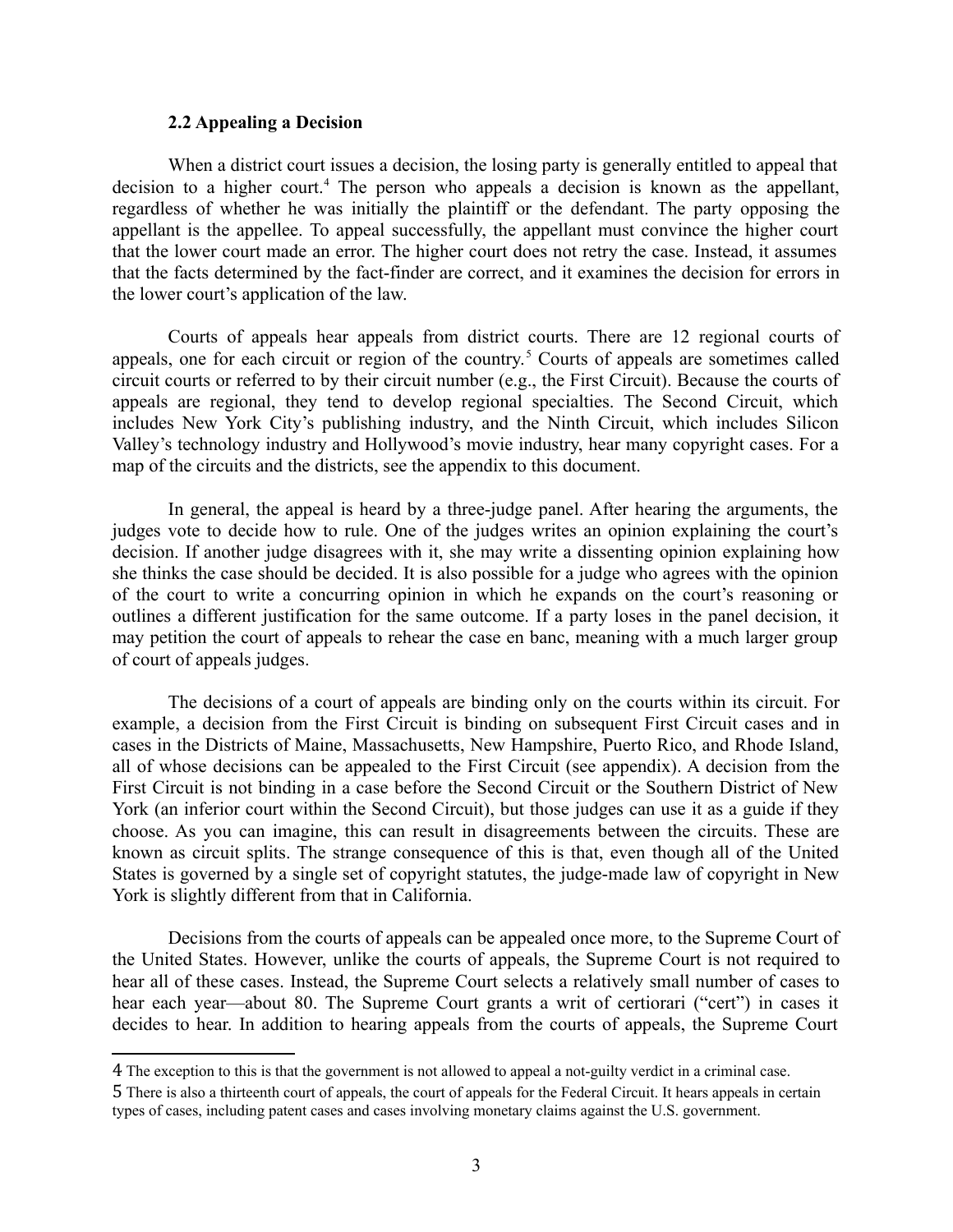hears appeals from the highest state courts and sometimes from other federal courts. The Supreme Court is most likely to grant certiorari if there is a circuit split or the case is otherwise of national importance. If the Supreme Court hears a case, its decision cannot be appealed. For this reason, it is called the court of last resort.

#### **3. How to Read Opinions**

Judicial opinions are typically presented in a way that enables the reader to glean a significant amount of information quite quickly. The caption, or name, of the case gives the names of the parties. For example, an important Supreme Court decision has the caption *Campbell AKA Skyywalker, et al. v. Acuff-Rose Music, Inc.* Acuff-Rose is the plaintiff and Campbell is one of the defendants. The name also exists in shorter versions, such as *Campbell v. Acuff-Rose*. The shortest way to refer to a case is usually by the first word of the name.

Most published versions of cases also include the name of the court, the date of the opinion and, in appellate cases, the date that oral argument took place. In addition, if the case has been published, it will typically give its citation, a string of numbers and letters indicating the case's location within a published book of judicial opinions. For instance, the citation for *Campbell* is 510 U.S. 569. This means the opinion was published on page 569 of the 510th volume of the U.S. Reports, a collection of U.S. Supreme Court opinions. Many of the cases we read in CopyrightX will come from the U.S. Reports or from the Federal Reporter. The Federal Reporter contains the decisions of courts of appeals and is abbreviated "F."

The opinion will also typically give the name of the judge or justice who wrote it. In some cases, judges sitting together will decide not to reveal who wrote an opinion. In that situation, it will say per curiam (Latin for "by the court") in place of a judge's name.

The opinion itself is much less predictable than this prefatory material. The opinion typically contains information about the case's history and the stage at which it was issued. (For instance, the opinion might be written after a motion to dismiss, after a motion for summary judgment, or after trial.) This is called the procedural posture. The opinion will also typically include some information about the facts of the case. This is especially true for trial court opinions. In addition, the judge will state the legal issue(s) involved, her decision about the issues (the holding), and her reasoning.

Although all of these components are present in most opinions, identifying them is not always straightforward. A law student's or lawyer's goal in reading a case is to ingest the information quickly and, usually, to apply the reasoning to another case. One way to practice this is to brief cases. When a law student briefs a case, he typically identifies several pieces of information: the parties, the procedural posture, the facts, the issue, the holding, and the analysis. Although it seems foreign at first, identifying this information, understanding judicial opinions, and applying their reasoning to new cases becomes much easier with practice.